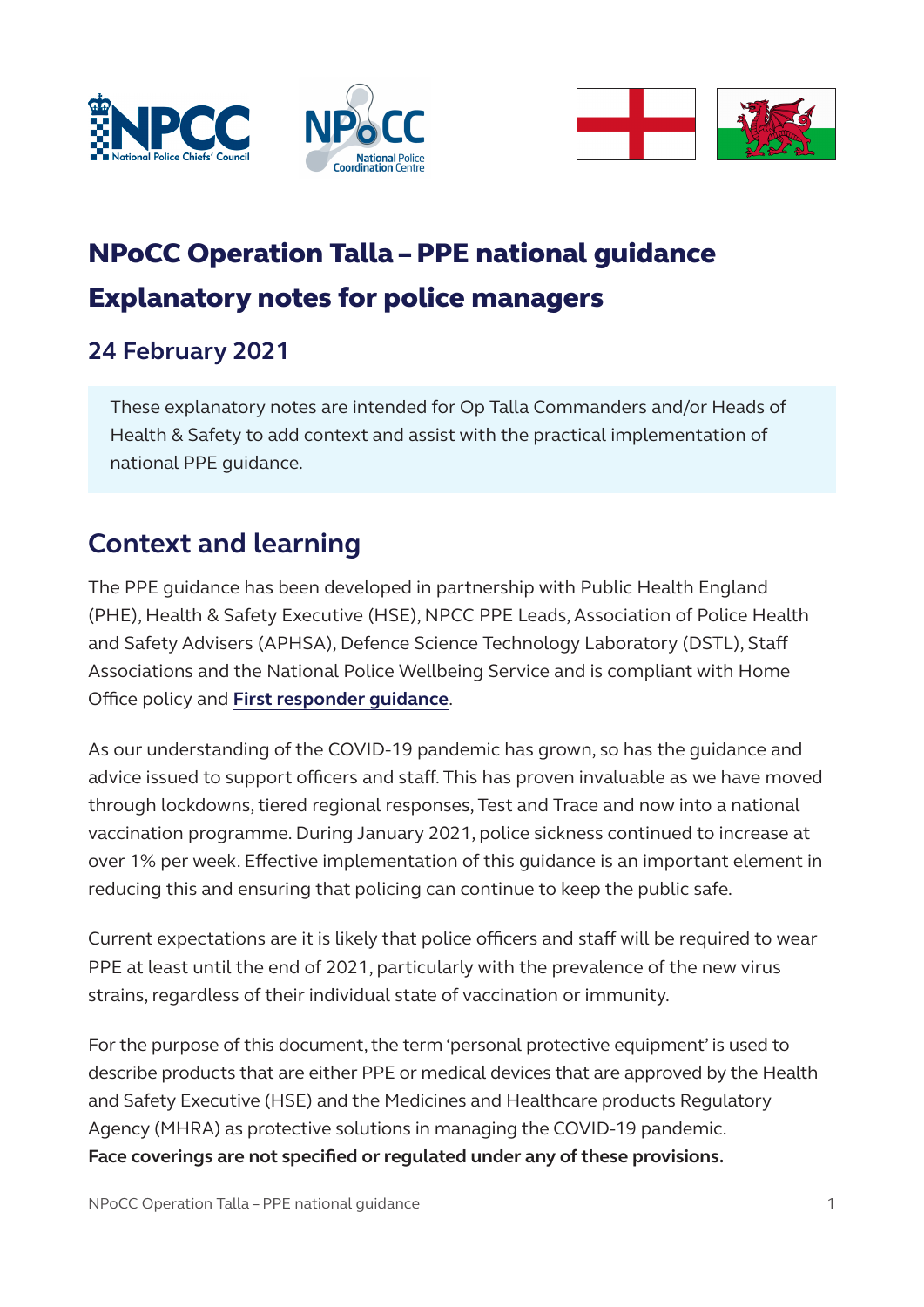#### **National learning indicates that:**

- The majority of reported COVID-19 infections in policing have been incurred as a result of transmission between colleagues as opposed to with the public. This may be because officers and staff are strictly observing PPE guidance when in contact with members of the public, but less so when on police premises with their peers.
- $\blacksquare$  It is suspected that a significant proportion of this transmission occurs through contact with contaminated surfaces. Tighter cleaning regimes and practices, coupled with regular hand washing and more effective infection prevention and control (IPC) measures could help to reduce this method of infection.
- The latest scientific evidence arising from studies of new strains of COVID-19 has confirmed the continued efficacy of the PPE that is currently in use.
- Across the country there are significant disparities between the levels of COVID-19 infections in the community, compared with the scale of sickness within local police forces. The implication being that managers can make a significant difference where they can secure tight compliance with Infection Prevention Control (IPC) measures and use of PPE across their respective workforce.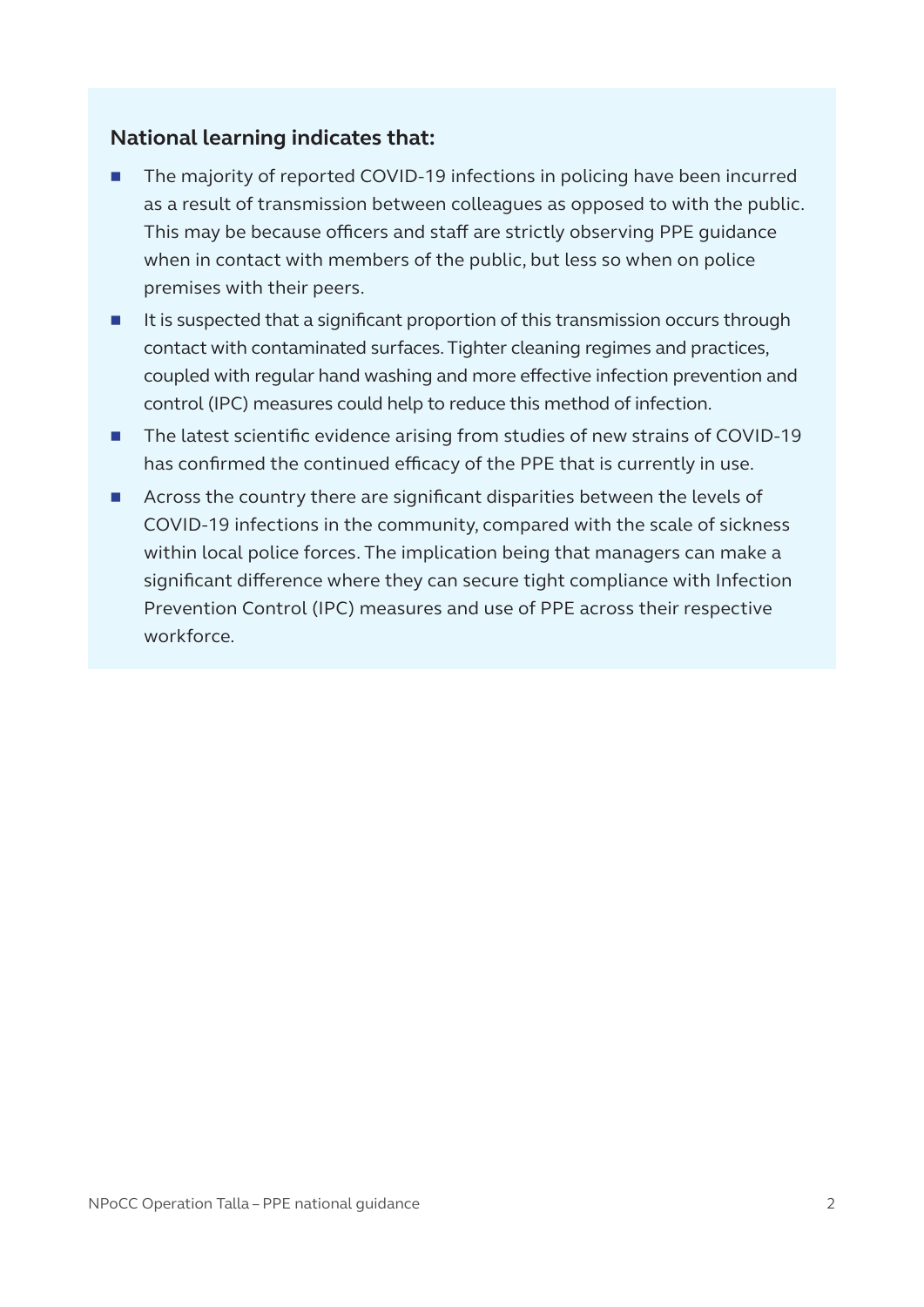## **Leadership and safety culture**

Leaders at every level of your organisation should set an example in terms of COVID-19 safe practices, as well as positively checking for compliance with PPE training and adherence to effective IPC measures.

### **How is your force performing?**

#### **Critical success factors:**

- How are leaders at every level of your force setting the standard with regard to IPC and PPE usage?
- Where are your PPE champions/role models? How are you promoting their role?
- As an organisation, how is your force promoting the wearing of PPE?
- How are you making officers and staff aware of the new guidance?
- What behaviours are you seeking to change in order to embed IPC and COVID-19 safe practices?
- How are you tracking patterns of PPE utilisation?
- How are you identifying and protecting higher risk groups within your workforce?

#### **Barriers:**

- How are you responding to those colleagues who don't use PPE appropriately?
- How well do you understand the barriers that colleagues encounter in wearing PPE?

### **Infection prevention control**

Preventing the chain of infection is essential. The wearing of correct PPE alone is not enough to avoid being considered a close contact by Track and Trace and being required to self-isolate. Forces must also demonstrate effective IPC measures are in place **and** that your officers and staff have an awareness of these.

#### **Does your IPC plan include the following?**

- 1. A safe means to ensure that the inside of police vehicles are cleaned thoroughly at the start and end of every shift or with a change of crew? This includes a focus on steering wheel, handbrake, door handles, radio, data terminal and seat belt.
- 2. Increased cleaning of workstations and 24/7 high usage/high footfall areas.
- 3. Limit the numbers in areas where previously officers and staff may have informally gathered?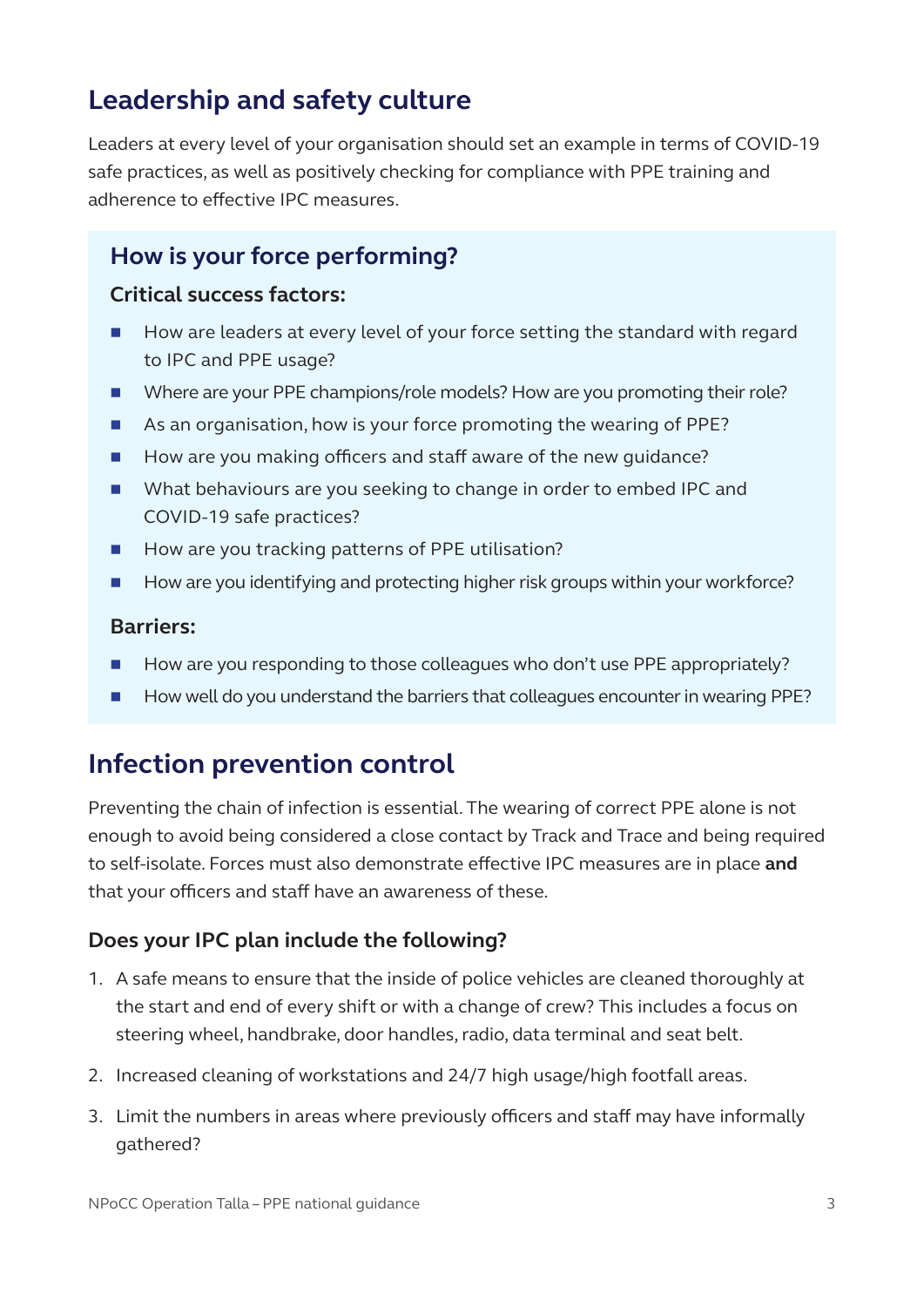- 4. The means by which staff can clean their keyboard and workstation at the beginning and end of their duty period?
- 5. Processes and practices that minimise unnecessary visitors (public or police colleagues) to police buildings or departments?
- 6. Have you informed your officers and staff how to safely put on and remove PPE without becoming contaminated?
- 7. Regular encouragement to wash hands with soap and water frequently, especially after wearing PPE. If soap and water not available use hand sanitiser. **Due to the nature of policing, it is recommended that officers carry sanitiser on their person at all times.**
- 8. A clearly understood process of safe disposal of PPE. **Recommended: Seal potentially contaminated items in a double bag and dispose of it immediately in clinical waste.**
- 9. Clear guidance on the frequent laundering of uniform **officers should change out of uniform at work and launder after each shift. Does the scale of uniform issue allow for this? Body armour should be laundered after every run of shifts in accordance with manufacturer's instructions and disposable aprons worn to protect them where operationally practical.**
- 10.A clear policy on the re-use (or not) of PPE in specific circumstances. **Fluid repellent surgical masks (IIR), FFP2 and FFP3 respirator masks, disposable gloves, aprons, and fluid repellent coveralls are all single use items. Goggles may be cleaned/ disinfected and used repeatedly, unless they are COVID-19 contaminated or suspected to be so (they can be left for >72 hours before reuse).**
- 11.A clear policy on mask utilisation, with the IIR being the default or baseline. **Masks FFP3 are only required in aerosol generating procedures such as invasive medical processes or for use in evidential breath test procedure in custody. They must be properly fitted (face fit tested) to be effective. If not they are to be considered as effective as Type IIR surgical masks.**
- 12.Ensure social distancing at busy times and minimise the risk of infection between teams, for example, shift changes. HSE have given feedback to the service raising concerns about how busy and congested areas in buildings are managed. In shared spaces, **[completion](https://www.npcc.police.uk/Policies/PPE/COVID19%20Working%20Safely%20START%20and%20FINISH%20CHECKLIST.pdf)  [of a cleaning checklist](https://www.npcc.police.uk/Policies/PPE/COVID19%20Working%20Safely%20START%20and%20FINISH%20CHECKLIST.pdf)** is recommended. This checklist contains actions to take and helps provide reassurance and gives confidence to other users.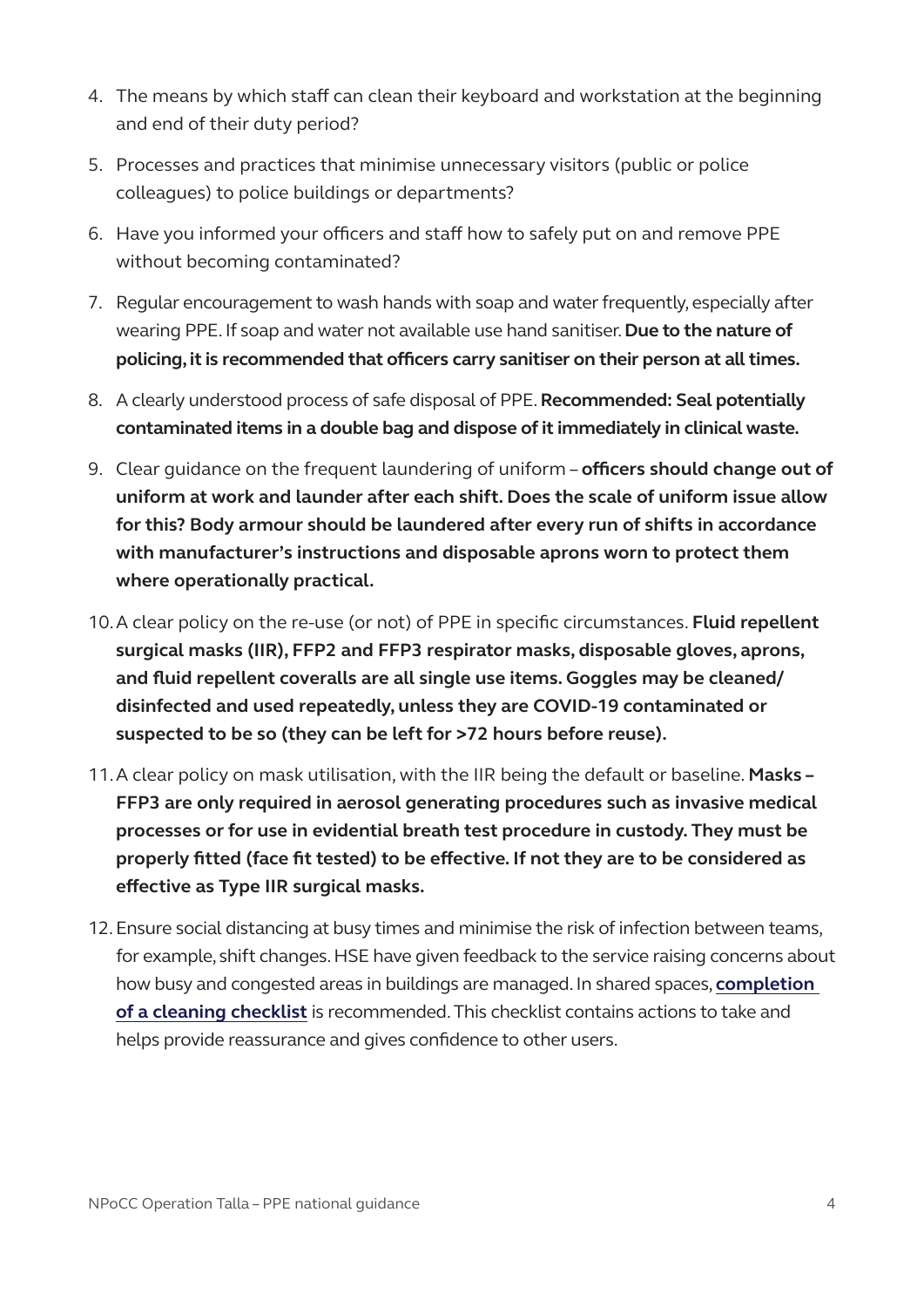### **Risk assessment**

All forces should have their own risk assessments that are regularly updated and reviewed by Health & Safety leads. The HSE and Police APHSA chair are members of our PPE guidance review team.

### **How is your force performing?**

#### **Critical success factors:**

- Do you have a risk assessment that meets the needs of vulnerable groups within your workforce?
- How are COVID-19 infections or near misses incurred within the workplace or during a work activity recorded to ensure compliance with RIDDOR? Do officers and staff understand your process?
- Have you completed a local Equality Impact Assessment (EIA) regarding your use of PPE?

#### **Barriers:**

■ How accessible and well understood are your risk assessments and plans for operational police leaders?

### **FAQs and practical interpretation of guidance**

- 1. **[RIDDOR: Helpful guidance](https://www.npcc.police.uk/Policies/PPE/NPCC%20%20APHSA%20Guidance%20on%20COVID19%20reporting%20to%20HSE%20under%20RIDDOR%20updated%20June%202020.docx.pdf)** jointly produced by APHSA in conjunction with the NPCC Health, Safety and Welfare Group explains how to report a COVID-19 related occurrence.
- 2. How does my force obtain an exemption from the need to Track and Trace? This is best discussed and agreed with your local Health Protection Team (HPT) before it is needed in relation to a specific contact. Track and Trace (and your local PHE HPT) will want to understand how you are ensuring that your officers and staff are engaging in safe IPC practices. In addition, at any specific incident, you will need to be able to confirm that the officers concerned who were inside social distance of 2m for more than 15 mins, or within 1m with no minimum time were wearing the 4 main items of PPE – specifically Type IIR surgical mask, nitrile gloves, apron and goggles.
- 3. Planned operational activity: In cases of planned activity such as cell extraction, warrants or known hazards associated with a violent person, **a local bespoke COVID NDM risk assessment should be undertaken to inform PPE requirement.**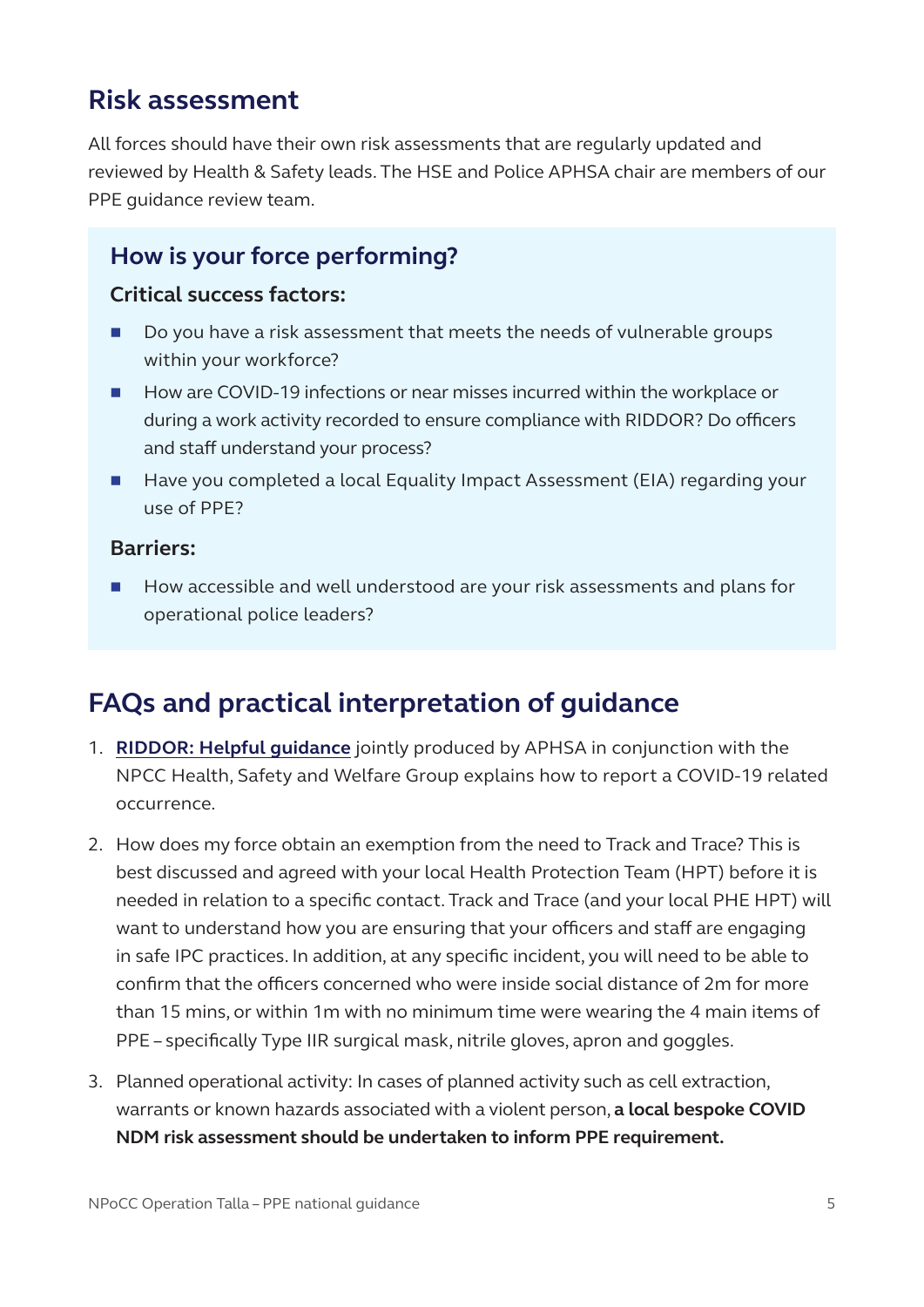- 4. Do you still need to wear PPE and follow the guidance if you have been vaccinated or have antibodies that protect you from COVID-19? Yes – for the foreseeable future PPE guidance applies to all police officers and staff.
- 5. **Double crewing or working in an enclosed space:** In order to reduce the opportunities for asymptomatic, or pre-symptomatic infections between colleagues, or members of the public, a surgical Type IIR face mask should be worn in an enclosed space such as a vehicle, personnel carrier, lift or corridor. Gloves (non-latex), apron and goggles should be readily available and vehicle ventilation set to a non-recirculation mode.
- 6. General patrol: Forces should triage calls for suspected or confirmed COVID-19 cases to give prior warning regarding PPE requirements. This is currently happening in most forces. Officers and staff should expect that they may need to put on (don) PPE quickly in some situations and take reasonable precautions to enable this. **PPE should be 'readily available', for example on the officer's person rather than in the back of the car. Officer safety is paramount in responding to situations but proper consideration should be given to ensure that PPE is not wasted.**
- 7. Entering non-police premises: **As a baseline officers should assume that all are COVID positive and should endeavour to wear the 4 main items – type IIR mask, nitrile gloves, apron and goggles - however this will not always be operationally practical**. Police managers should be ready to justify when PPE has not been used. Officers should be aware that there is the possibility that infected occupants do not know that they are infected and that they may be shielding or vulnerable.
- 8. It is recommended that officers should carry a sufficient supply of clean type IIR surgical masks to offer to a member of the public, if they do not have a face covering, prior to conducting stop and search procedures and arrest and detention.
- 9. Spontaneous/dynamic incidents where PPE is not able to be worn. As we are treating everyone as COVID-19 positive: This should lead to an immediate report being made through a supervisor to local Health & Safety Managers who will consider RIDDOR reporting; triggering of post COVID-incident procedure (that should include reporting to local HPT) and the need for support, testing and isolation of those involved.
- 10.To assist in supporting officers and staff that are affected by the pandemic revised guidance on **[Responding to trauma in policing](https://oscarkilo.org.uk/app/uploads/2020/12/Hesketh_Tehrani_Responding-to-trauma-in-policing-a-practical-guide.pdf)** has been issued by the National Police Wellbeing service.
- 11.In order to support your force and ensure that any unforeseen interruption to PPE supply is mitigated, an 8 week resilience 'buffer' of all items of PPE must be maintained.